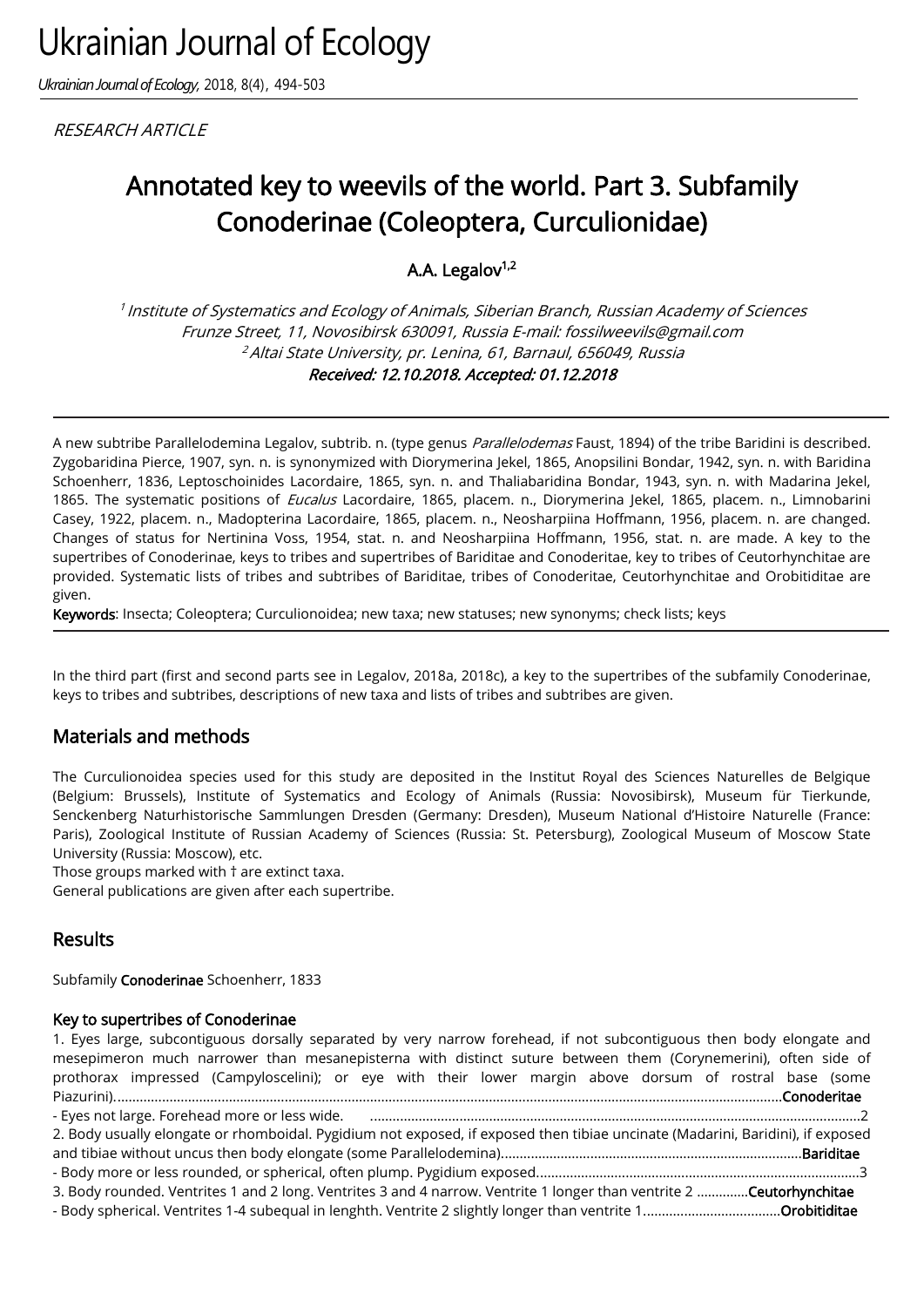#### Supertribe Baridintae Schoenherr, 1836

Champion, 1906-1909; Casey, 1922; Hustache, 1938;1949a, 1949b, 1951a, 1951b; Bondar, 1942, 1943, 1945, 1946, 1947, 1948; Zaslavskij, 1956; Morimoto, 1992; O'Brien, Wibmer, 1982; Wibmer, O'Brien, 1986; Thompson, 1992; Morimoto, Yoshihara, 1996; Zherikhin, 1997; Alonso-Zarazaga, Lyal, 1999; Korotyaev et al., 2000; Prena, 2001, 2005, 2009, 2010; Anderson, 2002; Kojima, Morimoto, 2004; Marvaldi, Lanteri, 2005; Prena et al., 2014a, 2014b; Prena, Runzhi, 2014; Davis, 2009, 2011; Davis, Engel, 2010; Legalov, 2015; Poinar, Legalov, 2015; Alonso-Zarazaga et al., 2017; etc.

#### Key to tribes and subtribes of Bariditae 1. Pygidium not exposed (figs. 1-2).............................................................................................................................................................2 - Pygidium exposed (fig. 3) ........................................................................................................................................................................12 2. Procoxal cavities separated, if very narrowly separated then body spherical. ...........................................................................3 - Procoxae cavities contiguous....................................................................................................................................................................4 3. Body elongate (fig. 6).................................................................................................................................................................Ambatini - Body spherical (fig. 7)....................................................................................................................................................................Optatini 4. All femora with distinct teeth...................................................................................................................................................................5 - Femora lacking teeth, or only metafemora with teeth, if femora with small teeth then procoxal cavities widely separated and body spherical................................................................................................................................................................................................6 5. Rostrum thin............................................................................................................................................................................Pantotelini - Rostrum thickened (fig. 4). .............................................................................................................................................Peridinetini 6. Surfaces of prosternum, meso- and metaventrite uninterrupted (fig. 8). (Eutoxini)........................................................................7 - Surfaces of prosternum, meso- and metaventrite interrupted. (Apostasimerini)..............................................................................8 7. Body convex. Prothorax oblique (fig. 5)...................................................................................................................................Eutoxina - Body flattened (fig. 10). Prothorax almost flat.........................................................................................................................Tonesiina 8. Body narrow and elongate (fig. 16).........................................................................................................................................................9 - Body more or less wide, oval or spherical (fig. 12)................................................................................................................................10 9. Tarsomere 2 bilobed, almost equal in width to tarsomere 3 (fig. 9)...................................................................................Nertinina - Tarsomere 2 conical or slightly bilobed, significantly narrower than tarsomere 3.................................................................Torcina 10. Rostrum long, almost straight, much longer than head and pronotum combined (fig. 11)...............................Apostasimerina - Rostrum rather short, or long, distinctly curved, shorter, equal or slightly longer than head and pronotum combined…….....11 11. Prosternum with rostral channel to procoxae (fig. 13).................................................................................................Coelonertina - Prosternum without rostral channel or with canal reaching mesoventrite. ...............................................................Diorymerina 12. Surfaces of prosternum, meso- and metaventrite uninterrupted (fig. 15). (Madarini)................................................................13 - Surfaces of prosternum, meso- and metaventrite interrupted. (Baridini).........................................................................................15 13. Pygidium oblique, visible dorsally.........................................................................................................................................Madarina - Pygidium vertical, usually not visible dorsally........................................................................................................................................14 14. Eyes large, their upper edge located almost at same level or slightly below rostrum. Body usually almost naked, with lustre (figs. 15).......................................................................................................................................................................................Barymerina - Eyes smaller, located more ventrally, their upper edge located approximately at level of rostrum middle, if eyes normal then body roughly sculptured. Body usually roughly sculptured.............................................................................................Neosharpiina 15. Mandible exodontous................................................................................................................................................Parallelodemina - Mandible simple........................................................................................................................................................................................16 16. Body narrow and elongate...............................................................................................................................................Madopterina - Body more or less wide, oval or spherical..............................................................................................................................................17 17. Rostral channel reaches mesoventrite (fig. 14). .....................................................................................................Coleomerina - Prosternum without rostral channel or with one reaches sternellum...............................................................................................18 18. Body broad, almost spherical, usually with metallic lustre................................................................................................Eurhinina - Body oval. Rostral channel often absent....................................................................................................................................Baridina

#### Systematic list of tribes and subtribes of Bariditae

Tribe Ambatini Lacordaire, 1863 =Pteracanthides Chevrolet, 1878 Tribe Optatini Champion, 1907 = Cyrionychini Casey, 1922 Tribe Pantotelini Lacordaire, 1865 Tribe Peridinetini Lacordaire, 1865 Tribe Apostasimerini Schoenherr, 1844 Subtribe Apostasimerina Schönherr, 1844 Subtribe Nertinina Voss, 1954, stat. n. Subtribe Torcina Bondar, 1943 Subtribe Coelonertina Casey, 1922 Remarks. The genus *Eucalus* Lacordaire, 1865, placem. n. with the rostral channel to procoxae also belongs to this subtribe. Subtribe Diorymerina Jekel, 1865, placem. n.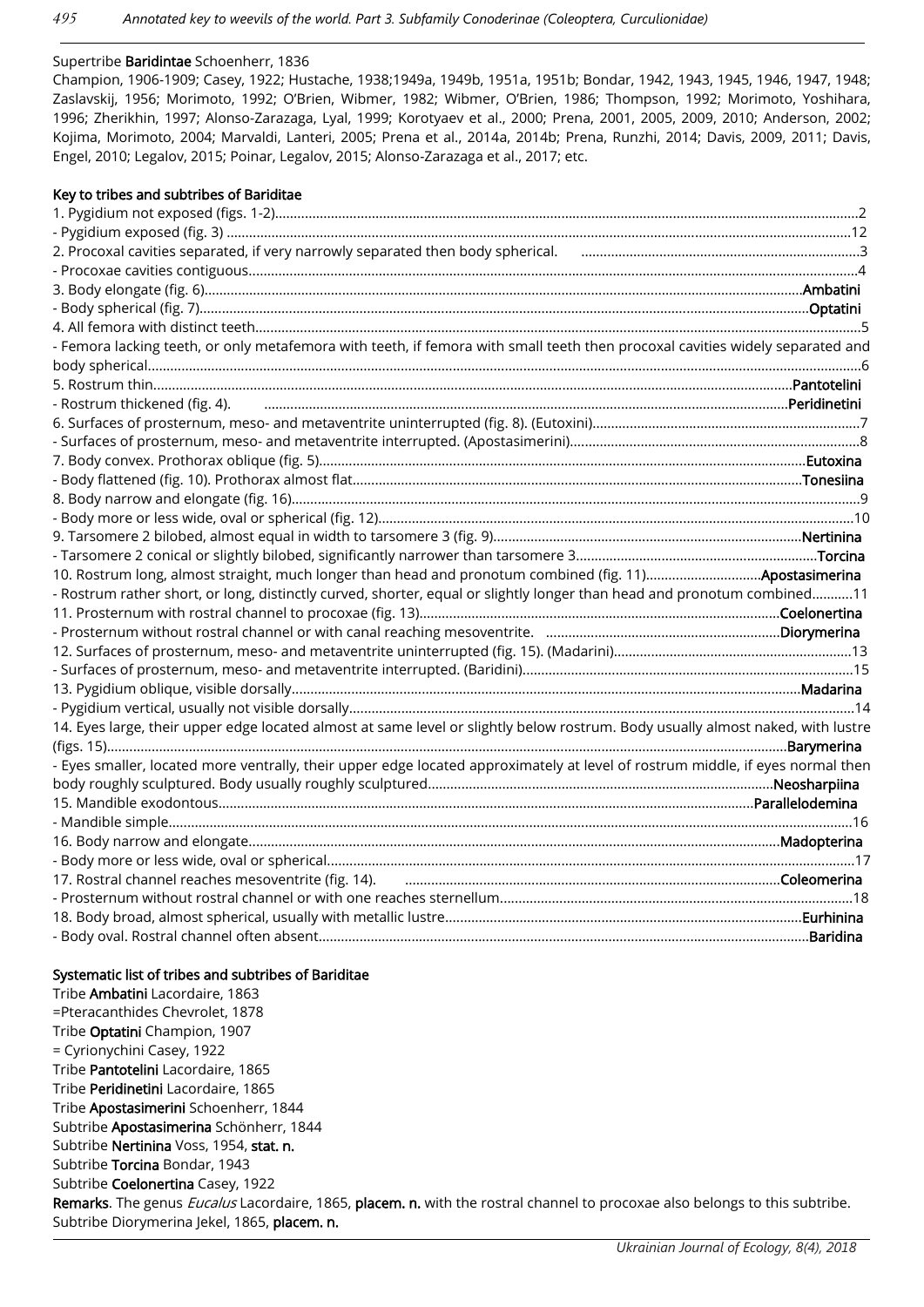

**Figures 1-16.** Bariditae spp. 1 – Optatini, gen. sp., pygidium; 2 – *Tonesia argentinica* Hustache, 1951, pygidium; 3 – *Eurhinus* festivus (Fabricius, 1792), pygidium; 4 - Peridinetus sp., head and rostrum, lateral view; 5 - Eutoxus laeviusculus Hustache, 1951, head and prosternum, lateral view; 6 - Embates sp., dorsal view; 7 - Optatini, gen. sp., dorsal view; 8 - Eutoxus laeviusculus Hustache, 1951, prosternum, meso- and metaventrites, lateral view; 9 - Nertinus longirostris Hustache, 1951, tarsus; 10 - Tonesia argentinica Hustache, 1951, lateral view; 11 - Apostasimerus serrirostris Boheman, 1844, lateral view; 12 – <sup>A</sup>. serrirostris Boheman, 1844, dorsal view; 13 – Coelonertus diversquamulatus Hustache, 1940, prosternum; 14 – Coleomerus abdominalis Hustache, 1950, prosternum; 15 – Chapatiella excelsa Hustache, 1951, lateral view; 16 – Torcus nitidulus Hustache, 1939, dorsal view.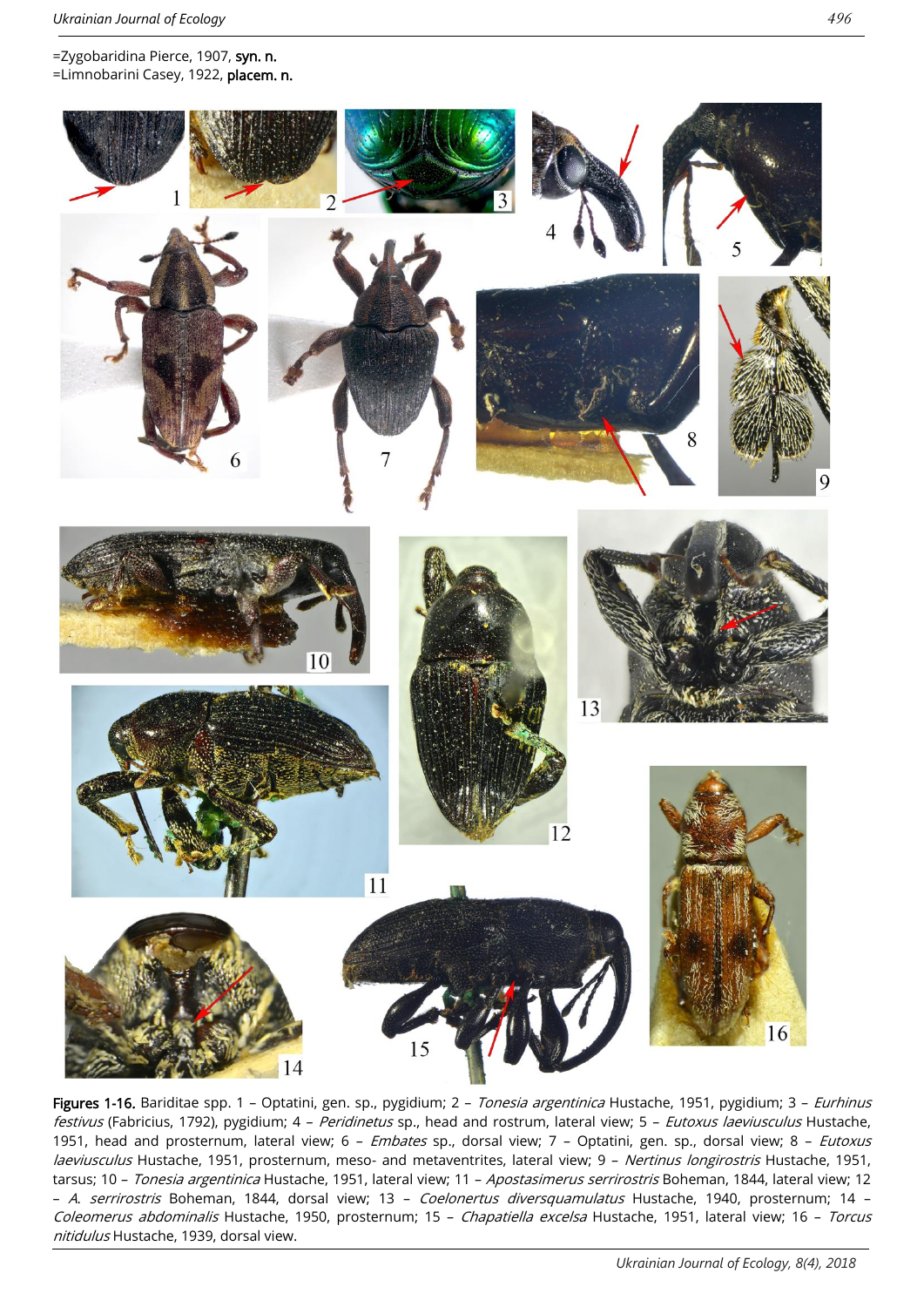Remarks. Subtribe Diorymerina is characterized by the not exposed pygidium, and should be included in the tribe Apostasimerini. The genus *Diorymerus* Schoenherr, 1825 is close to the genus Xystus Schoenherr, 1826 but differs in the prosternum without teeth in males, and shorter and thicker rostrum. They cannot be placed in different tribes. The subtribe Diorymerina is very diverse and includes the species with elongate-oval and rhomboidal body forms. Males often have prosternum with teeth. The rostrum is usually thin, but one is thickened in the genera *Diorymerus*, Neplaxa Casey, 1922, Camerones Casey, 1922, Fishonia Casey, 1922, etc.

Tribe Eutoxini Champion, 1908, stat. res.

Subtribe Eutoxina Champion, 1908

Subtribe Tonesiina Alonso-Zarazaga et Lyal, 1999

=Lyteriides Lacordaire, 1865

Tribe Baridini Schoenherr, 1836

Subtribe Baridina Schoenherr, 1836

= Anopsilini Bondar, 1942, syn. n.

Remarks. The genus Anopsilus Kirsch, 1870 does not have significant differences from the genera of the subtribe Baridina. The presence of convexities on the prosternum is the salient character (Bondar, 1942) of the tribe Anopsilini, but the genus Orthoris LeConte, 1876 from Baridina also has similar convexities.

Subtribe Coleomerina Casey, 1922

Subtribe Eurhinina Lacordaire, 1865

Subtribe Madopterina Lacordaire, 1865, placem. n.

Remarks. The type genus Madopterus Schoenherr, 1836 is characterized in the exposed pygidium, therefore the subtribe Madopterina is placed in the tribe Baridini.

Subtribe Parallelodemina Legalov, subtrib. n.

urn:lsid:zoobank.org:act:C572307D-8FA5-4A3E-B7D9-F60111E83FDC

Type genus. Parallelodemas Faust, 1894

Diagnosis. Body black, with spots of light scales. Rostrum long, almost straight, longer than pronotum. Mandible exodontous. Antennal scrobes laterally, directed ventrally, not reaching eye. Eyes large, weakly convex. Forehead quite wide. Antennae inserted near middle. Antennomere 1 long. Club compact. Pronotum bell-shaped, densely punctate or rugose. Scutellum rectangular, wide. Elytra elongate. Sides subparallel or narrowet to apex. Elytral striae distinct. Stria 10 not merges with stria 9 near metacoxa. Intervals convex, densely punctate. Prosternum without ventral channel. Surfaces of prosternum, meso- and metaventrite interrupted. Mesepimeron enlarged and visible between bases of prosternum and elytra. Procoxal cavities widely separated. Mesocoxal cavities separated. Abdomen convex. Ventrites 1 and 2 long, fused. Posterior angles of ventrites 2-4 slightly extended towards ventrites 3-5. Ventrites 3 and 4 short. Ventrite 5 long, without anal setae. Pygidium exposed, oblique. Procoxae spherical. Femora weakly clavate, without teeth. Tibiae with two apical groups of setae at apex, with uncus or without one, lacking mucro. Tarsi long. Tarsomere 1 conical. Tarsomere 2 wide-conical. Tarsomere 3 wide-bilobed. Claws simple, fused at base.

Comparison. The new subtribe differs from other subtribes of the tribe Baridini in the exodontous mandible. This subtribe is distinguished from the genera of the subtribe Neosharpiina in the surfaces of prosternum, meso- and metaventrite interrupted and exodontous mandible.

Composition. Type genus.

Tribe Madarini Jekel, 1865

Subtribe Madarina Jekel, 1865

= Leptoschoinides Lacordaire, 1865, syn. n.

= Thaliabaridina Bondar, 1943, syn. n.

Remarks. The genus Leptoschoinus Dejean, 1836 does not have significant differences from the genera of the subtribe Madarina, therefore the name is a synonym. I studied the type of Epipedomorphus argentinensis Hustache, 1951 from the Museum National d'Histoire Naturelle. It is characterized by uninterrupted surfaces of prosternum, meso- and metaventrite, oblique pygidium, and belongs to the subtribe Madarina.

Subtribe Barymerina Lacordaire, 1865

=Sonnetiini Casey, 1922

Remarks. Barymerina is very similar to the subtribe Neosharpiina, but it has slight differences (see key). Perhaps Barymerina and Neosharpiina should be considered as one subtribe.

#### Subtribe Neosharpiina Hoffmann, 1956, stat. n., placem. n.

Remarks. I placed this group as subtribe in the tribe Madarini because it is characterized by the uninterrupted surfaces of prosternum, meso- and metaventrite. Vertical pygidium distinguishes it from the subtribe Madarina. The most genera (for example, Dendrobaris Egorov, 1976, Orchidophilus Buchanan, 1935, Moreobaris Morimoto et Yoshihara, 1996, Pharcidobaris Morimoto et Yoshihara, 1996, Pellobaris Morimoto et Yoshihara, 1996, etc.), attributed to the subtribe Leptoschoinina belong to the subtribe Neosharpiina.

#### Supertribe Conoderitae Schoenherr, 1833

Pascoe, 1871a, 1871b; Heller, 1894a, 1894b; 1895; Champion, 1906-1909; Hustache, 1932, 1934, 1937, 1939; Marshall, 1939, 1959; Morimoto, 1959, 1960, 1962; Sleeper, 1963; O'Brien, Wibmer, 1982; Lyal, 1986; Wibmer, O'Brien, 1986; Hespenheide,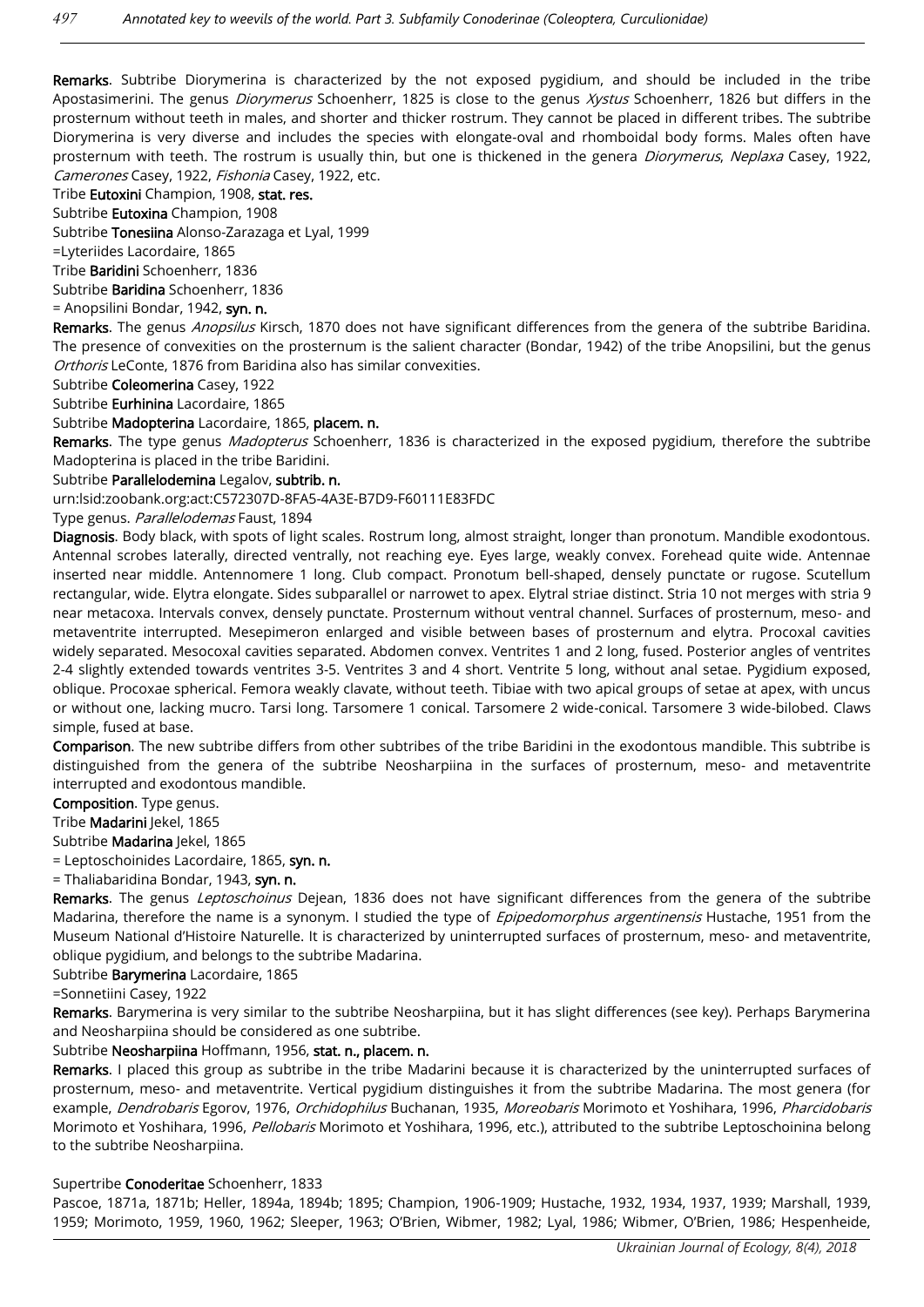1987, 1995, 2002; Thompson, 1992, 1996; Alonso-Zarazaga, Lyal, 1999; Korotyaev et al., 2000; Kojima, Lyal, 2002; Kojima, Morimoto, 2004; Marvaldi, Lanteri, 2005; Lyal et al., 2006; Poinar, Legalov, 2014; Prena et al., 2014; Legalov, 2015, 2018; Alonso-Zarazaga et al., 2017; Anzaldo, 2017; etc.

#### Key to tribes and subtribes of Conoderitae

| 1. Suture between antennomeres 9 and 10 transverse and distinct, suture between antennomeres 10 and 11 indistinct 2         |
|-----------------------------------------------------------------------------------------------------------------------------|
|                                                                                                                             |
|                                                                                                                             |
|                                                                                                                             |
|                                                                                                                             |
| - Body elongate-rhomboidal (fig. 17). Metafemora not elongate, not reaching apex of abdomenCampyloscelina                   |
|                                                                                                                             |
|                                                                                                                             |
| 5. Mesepimeron enlarged, visible from above. Prosternum without rostral channel. Antennae simple, inserted near middle of   |
|                                                                                                                             |
| - Mesepimeron not enlarged and invisible. Prosternum with rostral channel to procoxae. Antennae filiform, inserted at base  |
| rostrum. Scapus short. Antennomeres with long, erect hairs (figs. 19, 22). Sclerolepidia<br>of                              |
|                                                                                                                             |
|                                                                                                                             |
|                                                                                                                             |
| 7. Tibiae dentate externally. Prosternum before procoxae with short, rostral canal bounded by carinae, which weak and short |
|                                                                                                                             |
|                                                                                                                             |
|                                                                                                                             |
|                                                                                                                             |
| 9. Rostrum curved, directed under body. Rostral channel deep, distinctly bounded by carinaeCoryssopodini                    |
| - Rostrum almost straight, perpendicular to body (fig. 21). Rostral channel weak, weakly bounded by                         |
| carinae                                                                                                                     |
|                                                                                                                             |
|                                                                                                                             |
|                                                                                                                             |
|                                                                                                                             |
| - Rostral channel reaching meso- or metaventrite. Pygidium concealed or slightly exposed. Metepimeron small, usually        |
|                                                                                                                             |
|                                                                                                                             |
|                                                                                                                             |
|                                                                                                                             |
|                                                                                                                             |
| 14. Rostral channel reaching mesoventrite. Greatest width of elytra in humeri, if one in middle then forehead               |
|                                                                                                                             |
|                                                                                                                             |
|                                                                                                                             |
|                                                                                                                             |
|                                                                                                                             |
|                                                                                                                             |

#### Systematic list of tribes and subtribes of Conoderitae

Tribe Corynemerini Hustache, 1929 Tribe Campyloscelini Schoenherr, 1845 Subtribe Campyloscelina Schoenherr, 1845 Subtribe Phaenomerina Faust, 1898 Tribe Trichodocerini Champion, 1906 †Tribe Palaeomallerini Legalov, 2018 Tribe Coryssomerini C.G. Thomson, 1859 =Synophthalmides Lacordaire, 1863 =Metialmini Hustache, 1932 Tribe Menemachini Lacordaire, 1865 Tribe Conoderini Schoenherr, 1833 Tribe Othippiini Morimoto, 1962 Tribe Lobotrachelini Lacordaire, 1865 Tribe Mecopini Lacordaire, 1865 Tribe Piazurini Lacordaire, 186 Tribe Peloropodini Hustache, 1932 Tribe Coryssopodini Lacordaire, 1865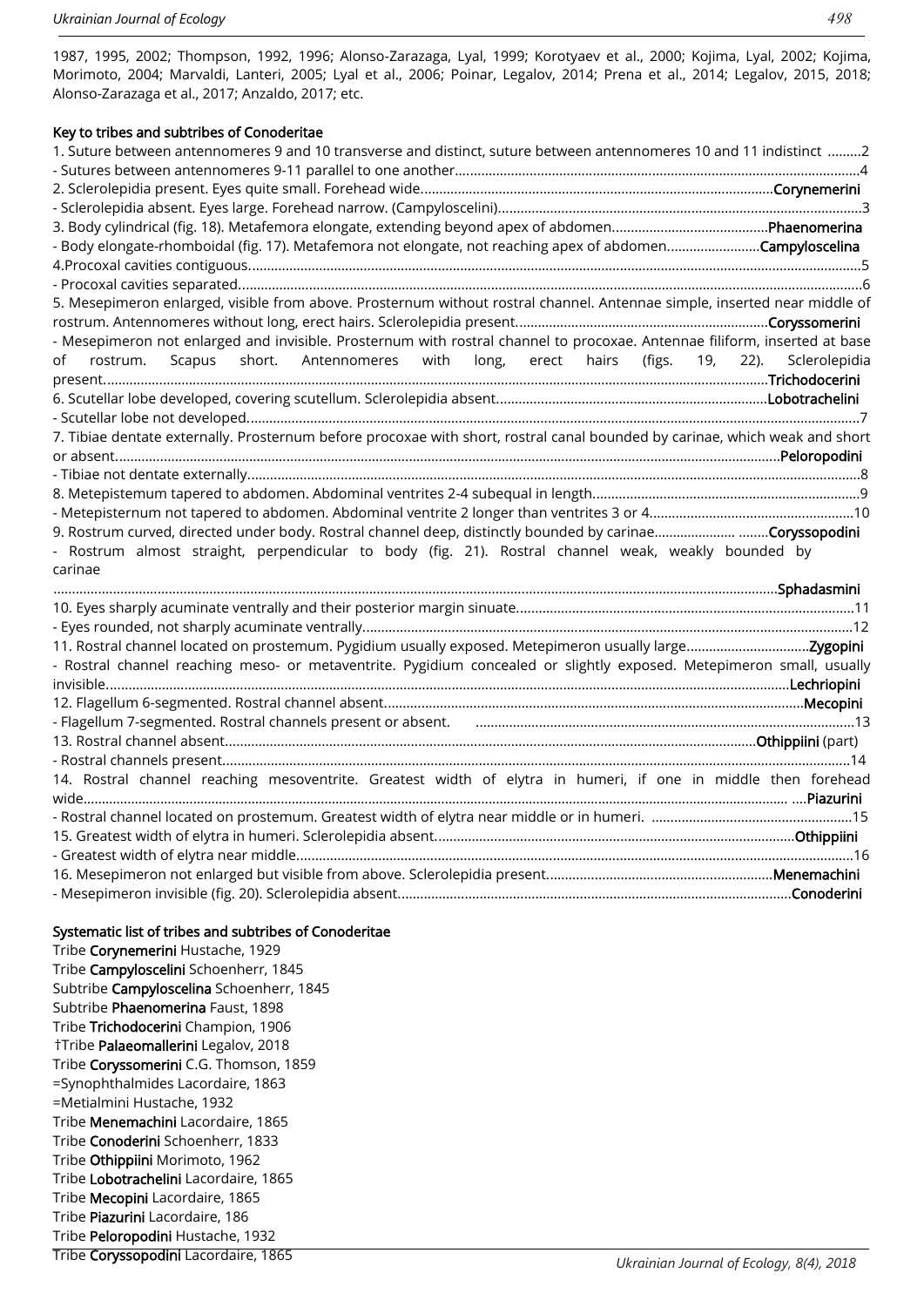=Sympiezopides Lacordaire, 1865 Tribe Sphadasmini Lacordaire, 1865 Tribe Zygopini Lacordaire, 1865 =Eccoptinae Pierce, 1919 =Cylindrocopturini Boving, 1927 Tribe Lechriopini Lacordaire, 1865 =Copturidae Desbrochers, 1892



Figure 17-22. Conoderitae spp. 17 - Campyloscelina, gen. sp., dorsal views; 18 - Phaenomerus sp., dorsal views; 19 richodocerus spinolae, dorsal views; 20 - Conoderes albidus Schoenherr, 1833, dorsal views; 21 - Sphadasmus camelus (Gyllenhal, 1836), head and prosternum, lateral view; 22 - Trichodocerus spinolae Chevrolat, 1879, lateral view.

#### Supertribe Ceutorhynchitae Gistel, 1848

Dietz, 1896; Schultze, 1902, 1903; Champion, 1906-1909; Dalla Torre, Hustache, 1930; Wagner, 1938, 1939, 1940, 1941, 1944; Hoffmann, 1954; Morimoto, 1962; Dieckmann, 1972; Colonnelli, 1979, 1982, 1984, 1986a, 1986b, 1992, 1993, 1995, 1998, 2004; Korotyaev, 1980, 1981, 1982, 1989, 1990, 1992, 1996, 1997, 1998, 2006, 2017; O'Brien, Wibmer, 1982; Pajni, Kohli, 1982; Wibmer, O'Brien, 1986; Alonso-Zarazaga, Lyal, 1999; Korotyaev et al., 2000; Korotyaev, Anderson, 2002; Korotyaev, Hong, 2004; Marvaldi, Lanteri, 2005; Lyal et al., 2006; Legalov, 2013, 2015, 2016; Prena et al., 2014; Alonso-Zarazaga et al., 2017; Korotyaev, Glikman, 2018; Legalov, Bukejs, 2018; etc.

#### Key to tribes of Ceutorhynchitae

*Ukrainian Journal of Ecology, 8(4), 2018*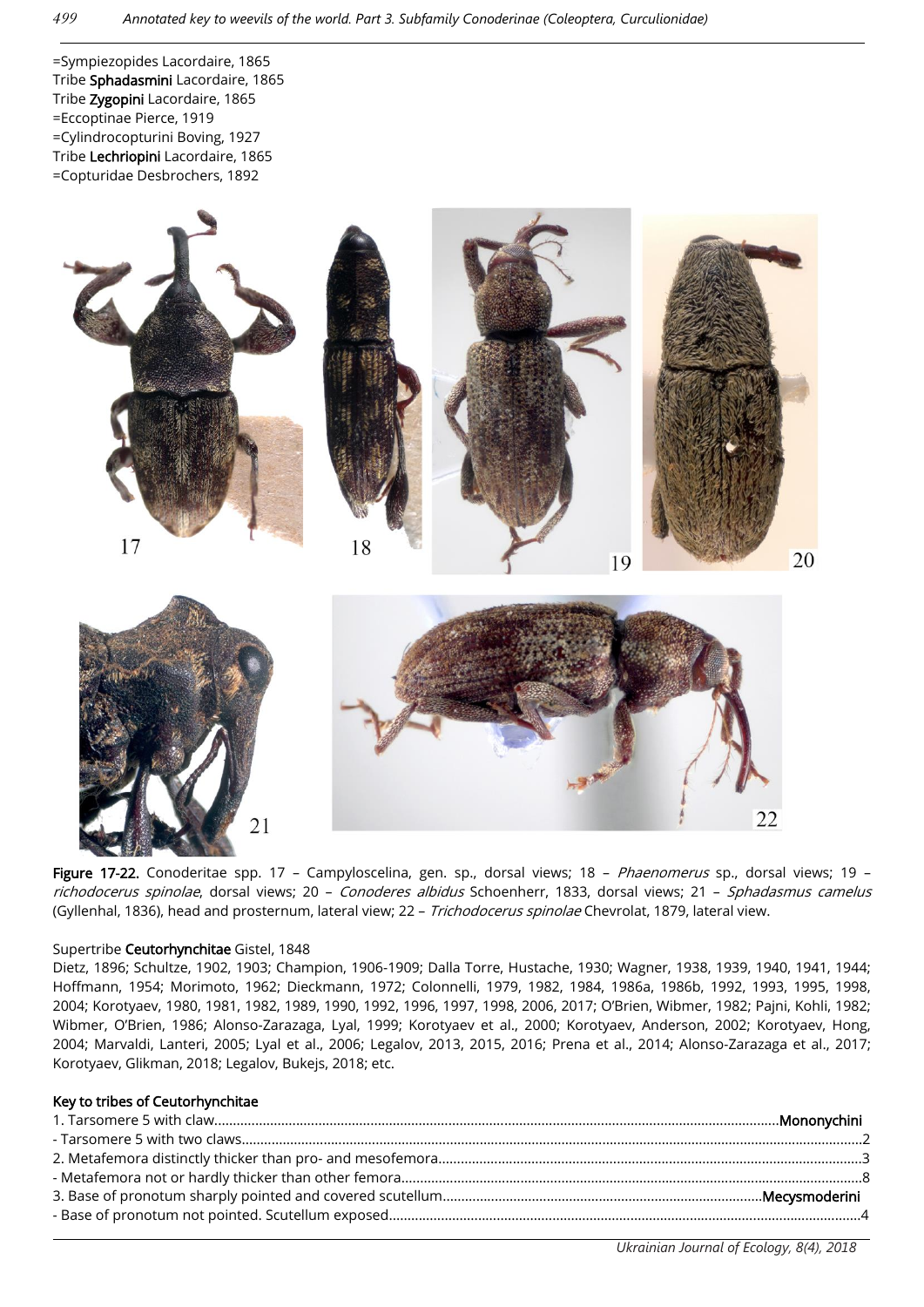| 4.                                                                                                                   | Rostrum | straight | <b>or</b> | weakly | curved, | not | punctate, | usually | short. | Scape short.                                                                                                                  |  |  |
|----------------------------------------------------------------------------------------------------------------------|---------|----------|-----------|--------|---------|-----|-----------|---------|--------|-------------------------------------------------------------------------------------------------------------------------------|--|--|
|                                                                                                                      |         |          |           |        |         |     |           |         |        |                                                                                                                               |  |  |
|                                                                                                                      |         |          |           |        |         |     |           |         |        |                                                                                                                               |  |  |
|                                                                                                                      |         |          |           |        |         |     |           |         |        |                                                                                                                               |  |  |
|                                                                                                                      |         |          |           |        |         |     |           |         |        |                                                                                                                               |  |  |
|                                                                                                                      |         |          |           |        |         |     |           |         |        |                                                                                                                               |  |  |
|                                                                                                                      |         |          |           |        |         |     |           |         |        |                                                                                                                               |  |  |
|                                                                                                                      |         |          |           |        |         |     |           |         |        |                                                                                                                               |  |  |
|                                                                                                                      |         |          |           |        |         |     |           |         |        | 8. Rostrum quite short, no more or barely longer than 3x wide at apex, wider than width of profemur or equal in wide to       |  |  |
|                                                                                                                      |         |          |           |        |         |     |           |         |        |                                                                                                                               |  |  |
|                                                                                                                      |         |          |           |        |         |     |           |         |        | - Rostrum distinctly longer than 3x wide at apex, narrower than width of profemur, equal in wide or weakly wider than one; if |  |  |
| rostrum barely longer than 3x wide at apex and wider than profemur then prosternum with rostral channel (Phrydiuchus |         |          |           |        |         |     |           |         |        |                                                                                                                               |  |  |
|                                                                                                                      |         |          |           |        |         |     |           |         |        |                                                                                                                               |  |  |
|                                                                                                                      |         |          |           |        |         |     |           |         |        |                                                                                                                               |  |  |
|                                                                                                                      |         |          |           |        |         |     |           |         |        |                                                                                                                               |  |  |
|                                                                                                                      |         |          |           |        |         |     |           |         |        | 10. Rostrum narrower than profemora, if wider then pronotum and elytra flattened (Phrydiuchus)Ceutorhynchini                  |  |  |
|                                                                                                                      |         |          |           |        |         |     |           |         |        | - Rostrum equal in wide or weakly wider than one, if wider then pronotum with pair strong tubercles near middle               |  |  |
|                                                                                                                      |         |          |           |        |         |     |           |         |        |                                                                                                                               |  |  |
|                                                                                                                      |         |          |           |        |         |     |           |         |        | 11. Humeri smoothed, if distinct then elytral interstriae with rasp-like granules (Homorosoma Frivaldszky, 1894) or body      |  |  |
|                                                                                                                      |         |          |           |        |         |     |           |         |        |                                                                                                                               |  |  |
|                                                                                                                      |         |          |           |        |         |     |           |         |        |                                                                                                                               |  |  |

## Systematic list of tribes of Ceutorhynchitae

Tribe Amalinini Wagner, 1936 Tribe Ceutorhynchini Gistel, 1848 =Isorhynchides Lacordaire, 1865 =Coeliodes LeConte, 1876 =Poophagidae Schultze, 1902 =Phrydiuchina Wagner, 1938 =Oxyonyxina Hoffmann, 1957 Tribe Scleropterini Schultze, 1902 Tribe Cnemogonini Colonnelli, 1979 =Coeliodides Lacordaire, 1865 Tribe Mononychini LeConte, 1876 Tribe Phytobiini Gistel, 1848 =Rhinoncides C.G. Thomson, 1865 Tribe Egriini Pajni et Kohli, 1982 =Egriini Colonnelli, 1984 Tribe Hypohypurini Colonnelli, 2004 Tribe Hypurini Schultze, 1902 Tribe Lioxyonychini Colonnelli, 1984 Tribe Mecysmoderini Wagner, 1938

## Supertribe Orobitiditae C.G. Thomson, 1859

Morimoto, 1962; Dieckmann, 1972; Alonso-Zarazaga, Lyal, 1999; Korotyaev et al., 2000; Lyal et al., 2006; Prena et al., 2014; Alonso-Zarazaga et al., 2017; etc.

## Systematic list of supertribe Orobitiditae

Tribe Orobitidini C.G. Thomson, 1859

Remarks. The systematic position of the tribe Orobitidini in the subfamily Conoderinae is doubtful. The genus Orobitis Germar, 1817 may be placed in the subfamily Curculioninae adjacent to the tribe Mecinini.

# Acknowledgments

The author thanks O. Jaeger (Germany: Dresden), K.-D. Klass (Germany: Dresden), B.A. Korotyaev (Russia: St.-Petersburg), P. Limbourg (Belgium: Bruxelles), A. Nel (France: Paris), N.B. Nikitsky (Russia: Moscow), H. Perrin (France: Paris), for the opportunity to study of material.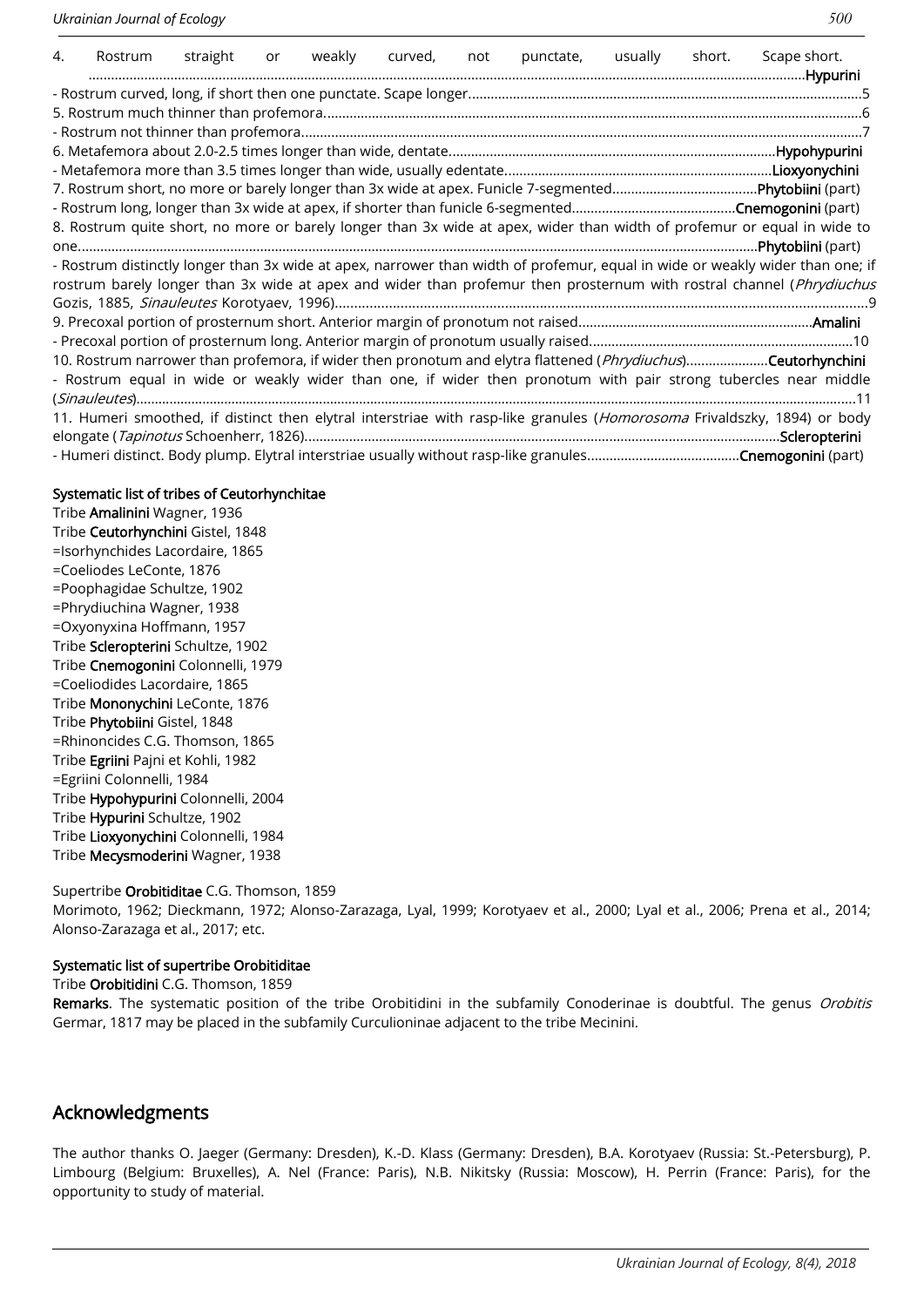# References

Alonso-Zarazaga, M.A., Barrios, H., Borovec, R., Bouchard, P., Caldara, R., Colonnelli, E., Gültekin, L., Hlavá, P., Korotyaev, B., Lyal, C.H.C., Machado, A., Meregalli, M., Pierotti, H., Ren, L., Sánchez-Ruiz, M., Sforzi, A., Silfverberg, H., Skuhrovec, J., Trýzna, M., Velázquez de Castro, A.J. & Yunakov, NN. (2017). Cooperative catalogue of Palaearctic Coleoptera Curculionoidea. Monografías electrónicas, 8, 1-729.

Alonso-Zarazaga, M.A., Lyal, C.H.C. (1999). A world catalogue of families and genera Curculionoidea (Insecta: Coleoptera) (excepting Scolytidae and Platypodidae). Barcelona: Entomopraxis.

Anderson, R.S. (2002). VI. Baridinae Schoenherr 1836. American Beetles (Vol. 2) - Polyphaga: Scarabaeoidea through Curculionoidea. Arnett. Jr. R.H., Thomas, M.C., Skelley, P.E., Frank, J.H. (eds.). CRC Press, Boca Raton, 740–747.

Anzaldo, S.S. (2017). Review of the genera of Conoderinae (Coleoptera, Curculionidae) from North America, Central America, and the Caribbean. ZooKeys, 683, 51–138. https://doi.org/10.3897/zookeys.683.12080

Bondar, G. (1942). Notas entomológicas da Baía. X. Revista de Entomología, Rio de Janeiro, 13, 225-274.

Bondar, G. (1943). Notas entomológicas da Baía. XI. Revista de Entomología, Rio de Janeiro, 14, 33-84.

Bondar, G. (1945). Notas entomológicas da Baía. XV. Revista de Entomología, Rio de Janeiro, 16, 89-112.

Bondar, G. (1946). Notas entomológicas da Baía. XVII. *Revista de Entomología, Rio de Janeiro*, 17, 78-113.

Bondar, G. (1947). Notas entomológicas da Baía. XVIII. Revista de Entomología, Rio de Janeiro, 17, 313-338.

Bondar, G. (1948). Notas entomológicas da Baía. XX. Revista de Entomología, Rio de Janeiro, 19, 1-54.

Casey, T.L. (1922). Studies in the Rhyncophorous subfamily Barinae of the Brazilian fauna. Memoirs on the Coleoptera, 10, 1-520.

Champion, G.C. (1906-1909). Biologia Centrali-Americana. Insecta. Coleoptera. Rhynchophora. Curculionidae. Curculioninae (part), 4 (5).

Colonnelli, E. (1979). Note su Panophthalmus e generi affini, con descrizione di una nuova tribù e di una nuova specie della sottofamiglia Ceutorhynchinae (Coleoptera, Curculionidae). Bollettino dell'Associazione Romana di Entomologia, 34, 1–9.

Colonnelli, E. (1982). Sulla posizione sistematica di Cyphosenus Schultze e di Augustinus Korotyaev (Coleoptera, Curculionidae). Doriana, 5 (247), 1–7.

Colonnelli, E. (1984). Notes sur quelques Ceutorhynchinae de l'Afrique tropicale (Coleoptera, Curculionidae). Annales Historico-naturales Musei Nationalis Hungarici, 76, 208–238.

Colonnelli, E. (1986a). Note sistematiche e sinonimiche su alcuni Ceutorhynchinae (Coleoptera, Curculionidae). Fragmenta Entomologica, 18 (2), 419–439.

Colonnelli, E. (1986b). Checklist of Phytobiini of the world, with a key to the genera and description of a new species from South Africa (Coleoptera, Curculionidae, Ceutorhynchinae). Fragmenta Entomologica, 19 (1), 155–168.

Colonnelli, E. (1992). Notes on the Ceutorhynchinae tribe Mecysmoderini Wagner, 1938 (Coleoptera, Curculionidae). Entomologica Basiliensia, 15, 395–422.

Colonnelli, E. (1993). The Ceutorhynchinae types of I.C. Fabricius and G. von Paykull (Coleoptera: Curculionidae). Koleopterologische Rundschau, 63, 299–310.

Colonnelli, E. (1995). Key to the genera of Ceutorhynchinae living on Ephedra, with description of a new genus and two new species (Coleoptera: Curculionidae). Koleopterologische Rundschau, 65, 203–220.

Colonnelli, E. (1998). Systematic and synonymic notes on Ceutorhynchinae, with lectotype and neotype designations, and descriptions of three new genera (Coleoptera, Curculionidae). Fragmenta Entomologica, 30 (1), 105–175.

Colonnelli, E. (2004). Catalogue of Ceutorhynchinae of the world, with a key to genera (Insecta: Coleoptera) Curculionidae). Barcelona: Argania editio.

Dalla Torre, K.W., Hustache, A. (1930). Curculionidae: Ceuthorrhynchinae. Coleopterorum Catalogus auspiciis et auxilio W. Junk. Schenkling, S. (ed.) 113, 1–150.

Davis, S.R. (2009). Morphology of Baridinae and related groups (Coleoptera, Curculionidae). ZooKeys, 10, 1-136.

Davis, S.R. (2011). Delimiting baridine weevil evolution (Coleoptera: Curculionidae: Baridinae). Zoological Journal of the Linnean Society, 162 (1), 88–156. http://doi.org/10.1111/j.1096-3642.2010.00619.x

Davis, S.R., Engel, M.S. (2010). Antiquity and evolution of prosternal horns in Baridine weevils (Coleoptera: Curculionidae). *Journal of* Paleontology, 84 (5), 918–926. http://doi.org/10.1666/09-160.1

Dieckmann, L. (1972). Beiträge zur Insektenfauna der DDR: Coleoptera - Curculionidae: Ceutorhynchinae. Beiträge zur Entomologie, 22 (1/2), 3–128.

Dietz, W.G. (1896). Revision of the genera and species of Ceutorhynchini inhabiting North America. Transactions of the American Entomological Society, 23 (4), 387–480.

Heller, K.M. (1894a). Zygopiden-Studien mit besonderer Berucksichtigung der Gattung Mecopus. Abhandlungen und Berichte des Koniglichen Zoologischen und Anthropologisch-Etnographischen Museums zu Dresden, 4(2), 1–148.

Heller, K.M. (1894b). Neue Zygopiden, Isorhynchiden und Sympiezopiden nebst ergânzenden Bemerkungen zu bekanten Arten. Tidschrift voor Entomologie, 37, 33–66.

Heller, K.M. (1895). Zygopiden-Studien II, mit besonderer Berucksichtigung der gattung Copturus. Abhandlungen und Berichte des Koniglichen Zoologischen und Anthropologisch-Etnographischen Museums zu Dresden, (11), 1–70.

Hespenheide, H.A. (1987) A revision of Lissoderes Champion (Coleoptera: Curculionidae: Zygopinae). The Coleopterists Bulletin, 41 (1), 41-55.

Hespenheide, H.A. (1995). Mimicry in the Zygopinae (Coleoptera: Curculionidae). Memoirs of the Entomological Society of Washington, 14, 145–154.

Hespenheide, H.A. (2002). VIII. Conoderinae Schoenherr 1833. American Beetles (Vol. 2) - Polyphaga: Scarabaeoidea through Curculionoidea. Arnett. Jr. R.H., Thomas, M.C., Skelley, P.E., Frank, J.H. (eds.). CRC Press, Boca Raton, 754–756.

Hoffmann, A. (1954). Faune de France. 59. Coléoptères Curculionides (Deuxième partie). Lechevalier, Paris, 487-1207.

Hustache, A. (1932). Essai d'un tableau synoptique des Zygopides d'Afrique et de Madagascar. Livre du Centenaire. Société Entomologique de France, Paris.

Hustache, A. (1934). Curculionidae: Zygopinae. Coleopterorum Catalogus auspiciis et auxilio W. Junk. Schenkling, S. (ed.) 136, 1-96.

Hustache, A. (1937). Contribution aux Zygopinae de l'Amérique méridionale. Bulletin et Annales de la Société Entomologique de Belgique, 77 (1-2), 71–109.

Hustache, A. (1938). Curculionidae: Barinae. Schenkling, S. (Ed.): Coleopterorum Catalogus auspiciis et auxilio W. Junk, 163, 1-219.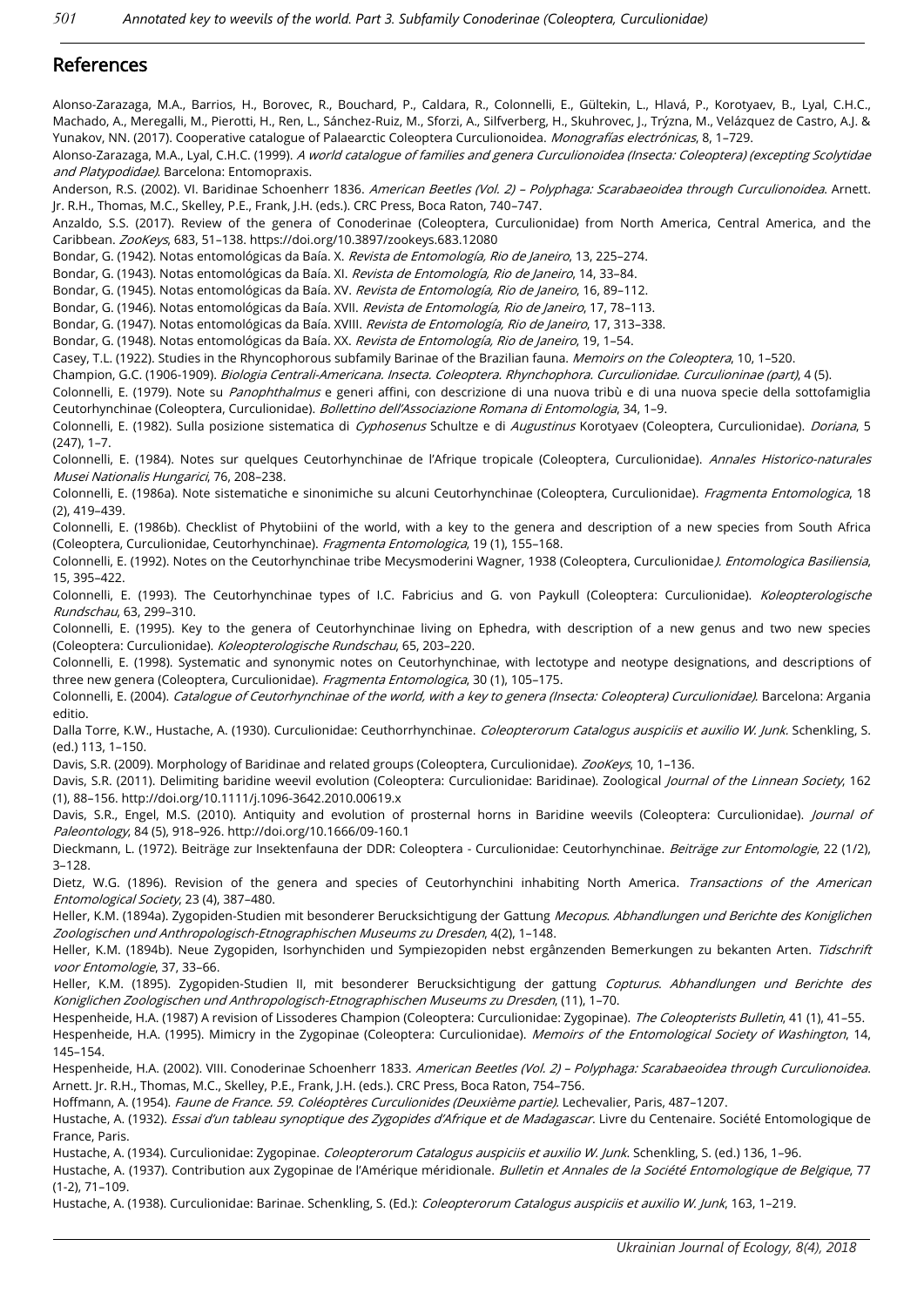Hustache, A. (1938). Zygopinae de l'Amérique méridionale (Premiere série). Sbornik entomologického odd\_leni nàrodniho Musea v Praze, 16, 58–82.

Hustache, A. (1939). Zygopinae de l'Amérique méridionale (Deuxième serie). Sbornik entomologického odd\_leni nàrodniho Musea v Praze, 17, 162–190.

Hustache, A. (1949a). Nouveaux Barinae Sud Américains. Première Partie - Ambatini, Peridinetini, Pantotelini, Cyrionichyna et Optatini. Boletim do Museu Nacional, Rio de Janeiro, Nova Série, Zoologia, 95, 1–55.

Hustache, A. (1949b). Nouveaux Barinae Sud Américains. Troisième Partie - Centrinina. Boletim do Museu Nacional, Rio de Janeiro, Nova Série, Zoologia, 97, 1–143.

Hustache, A. (1951a). Nouveaux Barinae Sud Américains. Deuxième Partie - Barina. Boletim do Museu Nacional, Rio de Janeiro, Nova Série, Zoologia, 96, 1–78.

Hustache, A. (1951b). Nouveaux Barinae Sud Américains. 4ème Partie. Madopterina - Lyterida - Leptoschoina - Eutoxina - Madarina - Barymerina. Boletim do Museu Nacional, Rio de Janeiro, Nova Série, Zoologia, 102, 1–78.

Kojima, H., Lyal, C.H.C. (2002). New Oriental and Australian Conoderinae, with taxonomic notes on the tribe Othippiini (Coleoptera: Curculionidae). Esakia, 42, 161–174.

Kojima, H., Morimoto, K. (2004). Systematic position of the genus Keibaris Chujo, with notes on the definitions of the related taxa having the ascended mesepimera (Coleoptera: Curculionidae). Esakia, 44, 169-182.

Korotyaev, B.A. (1980). Materials to the knowledge of Ceutorhynchinae (Coleoptera, Curculionidae) of Mongolia and the USSR. Nasekomye Mongolii, 7, 107–282. (in Russian).

Korotyaev, B.A. (1981). New and little known weevils of the subfam. Ceutorhynchinae (Coleoptera, Curculinidae) from the Palaearctic, Indomalayan and Australian Regions. Entomologicheskoe Obozrenie, 60 (1), 126–159. (in Russian).

Korotyaev, B.A. (1982). Review of weevils of the subtribe Oxyonycina Hoffm. (Coleoptera, Curculionidae), living on Ephedra, of the fauna of the USSR and Mongolia. Trudy Zoologicheskogo Instituta Akademii Nauk SSSR, 110, 45-81. (in Russian).

Korotyaev, B.A. (1989). New species of the weevil subfamily Ceutorhynchinae (Coleoptera, Curculionidae)from the Indo-Malayan region. Trudy Zoologicheskogo Instituta Akademii Nauk SSSR, 208, 125–156. (in Russian).

Korotyaev, B.A. (1990). A review of the genus Anthypurinus (Coleoptera, Curculionidae. Nasekomye Mongolii, 11, 245-269. (in Russian).

Korotyaev, B.A. (1992). Material on the fauna of weevils of the subfamily Ceutorhynchinae (Coleoptera, Curculionidae) of the Indo-Malayan Region and southeastern parts of the Palaearctic Region. Trudy Zoologicheskogo Instituta Akademii Nauk SSSR, 245, 50-102. (in Russian).

Korotyaev, B.A. (1996). Key to genera of the tribe Ceutorhynchini. A key to Insects of the Russian Far East, 3 (3). Vladivostok, 455-468. (in Russian).

Korotyaev, B.A. (1997). A review of weevils of the genus Coeliodes Schoenh. (Coleotera, Curculionidae) of the fauna of the Far East. Entomological Review, 1997, 77 (8), 960–975.

Korotyaev, B.A. (1998). On the classification of the weevil tribe Oxyonychini (Coleoptera: Curculionidae). Zoosystematica Rossica, 7 (1), 177-180.

Korotyaev, B.A. (2006). A review of the weevil genus Rhinoncomimus Wagner (Coleoptera: Curculionidae: Ceutorhynchinae). Entomologische Abhandlungen, 63, 99–122.

Korotyaev, B.A. (2017). New and little known species of the weevil subfamily Ceutorhynchinae (Coleoptera, Curculionidae) from the Palaearctic region. Entomological Review, 97 (1), 90-115.

Korotyaev, B.A., Anderson, R.S. (2002). VII. Ceutorhynchinae Gistel 1856. American Beetles (Vol. 2) - Polyphaga: Scarabaeoidea through Curculionoidea. Arnett. Jr. R.H., Thomas, M.C., Skelley, P.E., Frank, J.H. (eds.). CRC Press, Boca Raton, 747–754.

Korotyaev, B.A., Glikman, E.L. (2018). New taxa and host associations of the weevil subfamily Ceutorhynchinae (Coleoptera, Curculionidae) from Thailand. Entomological Review, 98 (1), 76-113.

Korotyaev, B.A., Hong, K.-J. (2004). A revised list of the weevil subfamily Ceutorhynchinae (Coleoptera: Curculionidae) in the Korean fauna, with contribution to the knowledge of the fauna of neighbouring countries. Journal of Asia-Pacific Entomology, 7, 143-169.

Korotyaev, B.A., Konstantinov, A.S., O'Brien, C.W. (2000). A new genus of the Orobitidinae and discussion of its relationships (Coleoptera: Curculionidae). Proceedings of the Entomological Society of Washington, 102 (4), 929–956.

Legalov, (A.A.) (2013). New and little known weevils (Coleoptera: Curculionoidea) from the Paleogene and Neogene. Historical Biology, 25 (1), 59–80. https://doi.org/10.1080/08912963.2012.692681

Legalov, A.A. (2015). Fossil Mesozoic and Cenozoic weevils (Coleoptera, Obrienioidea, Curculionoidea). Paleontological Journal, 49 (13), 1442-1513. http://doi.org/10.1134/S0031030115130067

Legalov, A.A. (2016). New weevils (Curculionidae) in Baltic amber. Paleontological Journal, 50 (9), 970-985. https://doi.org/10.1134/S0031030116090057

Legalov, A.A. (2018a). Annotated key to weevils of the world. Part 1. Families Nemonychidae, Anthribidae, Belidae, Ithyceridae, Rhynchitidae, Brachyceridae and Brentidae. Ukrainian Journal of Ecology, 8(1), 780-831. https://doi.org/10.15421/2018\_280

Legalov, A.A. (2018b). New weevils (Coleoptera, Curculionoidea) from the Eocene of the Green River, United States: Part 2. Paleontological Journal, 52 (4), 421–428. https://doi.org/10.1134/S0031030118040081

Legalov, A.A. (2018c). Annotated key to weevils of the world. Part 2. Subfamily Molytinae (Coleoptera, Curculionidae). *Ukrainian Journal of* Ecology, 8 (4), 340–350.

Legalov, A.A., Bukejs, A. (2018). A new genus of the tribe Ceutorhynchini (Coleoptera: Curculionidae) in Baltic amber. *Entomologica* Fennica, 29, 185–190.

Lyal, C.H.C. (1986). Observations on zygopine weevil behaviour (Coleoptera: Curculionidae: Zygopinae). Journal of Natural History, 20, 789– 798. https://doi.org/10.1080/00222938600770561

Lyal, C.H.C., Douglas, D.A., Hine, S.J. (2006). Morphology and systematic significance of sclerolepidia in the weevils (Coleoptera: Curculionidae). Systematics and Biodiversity, 4 (2), 203–241. https://doi.org/10.1017/S1477200005001714

Marshall, G.A.K. (1939) On the curculionid tribe Coryssomerini (Coleopt.). The Annals and Magazine of Natural History, 11 (4), 1-32.

Marshall, G.A.K. (1959). Notes on the Campyloscelinae (Coleoptera Curculionidae). Revue de zoologie et de botanique africaines, 54 (3-4). 224– 240.

Marvaldi, A.E., Lanteri, A.A. 2005. Key to higher taxa of South American weevils based on adult characters (Coleoptera, Curculionoidea). Revista Chilena de Historia Natural, 78, 65–287.

Morimoto, K. (1959). Revision of the subfamily Zygopinae from Japan. I. (Col., Curculionidae). Akitu, 8, 39–42.

Morimoto, K. (1960). Revision of the subfamily Zygopinae from Japan (Col., Curculionidae). II. Kontyu, 28 (2), 110-115.